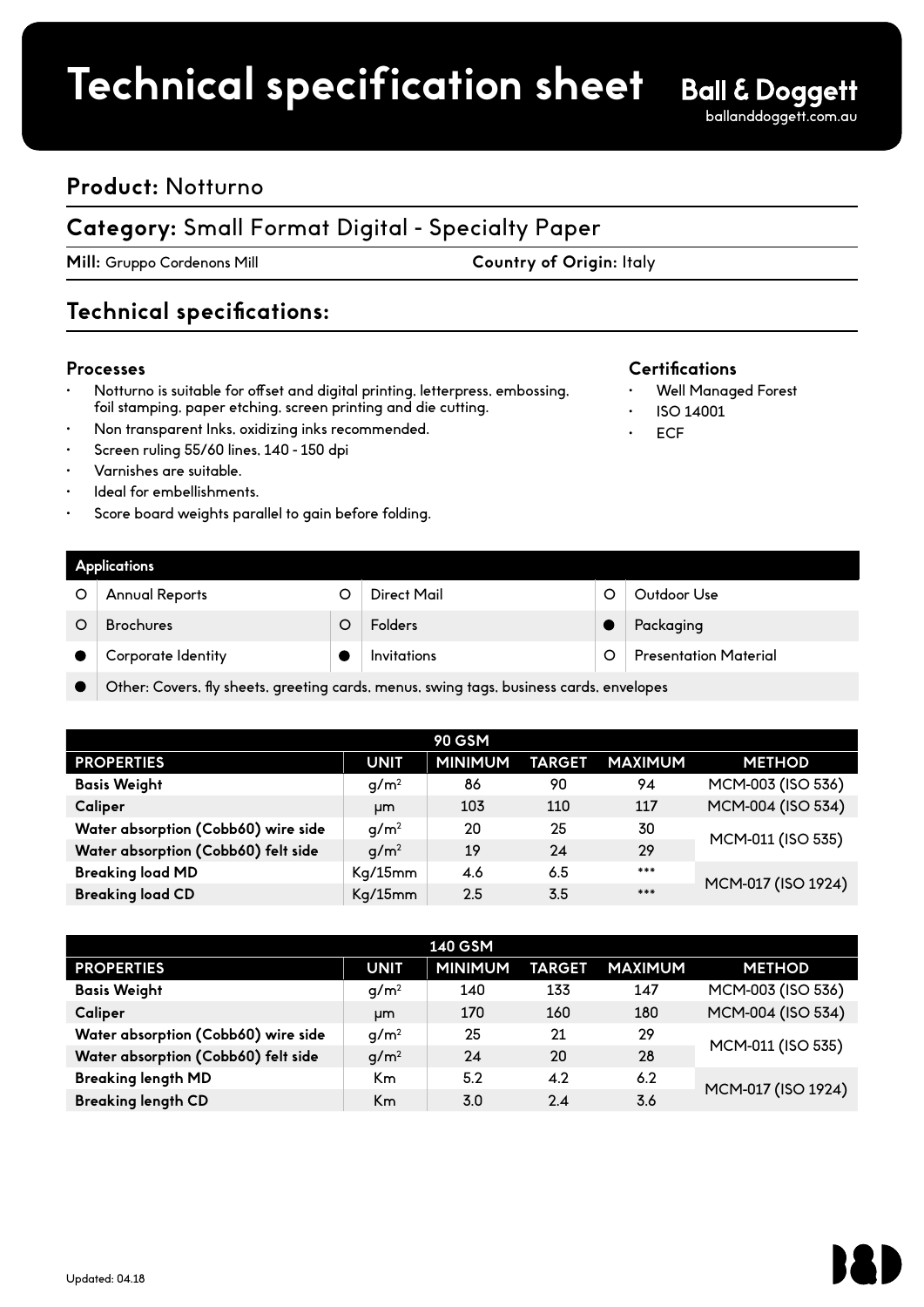# **Product spec sheet Technical specification sheet**

| <b>250 GSM</b>                      |                  |                |               |                |                    |  |  |  |
|-------------------------------------|------------------|----------------|---------------|----------------|--------------------|--|--|--|
| <b>PROPERTIES</b>                   | <b>UNIT</b>      | <b>MINIMUM</b> | <b>TARGET</b> | <b>MAXIMUM</b> | <b>METHOD</b>      |  |  |  |
| <b>Basis Weight</b>                 | q/m <sup>2</sup> | 250            | 238           | 263            | MCM-003 (ISO 536)  |  |  |  |
| Caliper                             | μm               | 305            | 287           | 323            | MCM-004 (ISO 534)  |  |  |  |
| Water absorption (Cobb60) wire side | q/m <sup>2</sup> | 25             | 21            | 29             |                    |  |  |  |
| Water absorption (Cobb60) felt side | q/m <sup>2</sup> | 24             | 20            | 28             | MCM-011 (ISO 535)  |  |  |  |
| <b>Breaking length MD</b>           | Кm               | 4.5            | 3.6           | 5.4            |                    |  |  |  |
| <b>Breaking length CD</b>           | Кm               | 2.4            | 1.9           | 2.9            | MCM-017 (ISO 1924) |  |  |  |

| 300 GSM                             |                  |                |               |                |                    |  |  |
|-------------------------------------|------------------|----------------|---------------|----------------|--------------------|--|--|
| <b>PROPERTIES</b>                   | <b>UNIT</b>      | <b>MINIMUM</b> | <b>TARGET</b> | <b>MAXIMUM</b> | <b>METHOD</b>      |  |  |
| <b>Basis Weight</b>                 | $q/m^2$          | 282            | 300           | 318            | MCM-003 (ISO 536)  |  |  |
| Caliper                             | μm               | 339            | 365           | 391            | MCM-004 (ISO 534)  |  |  |
| Water absorption (Cobb60) wire side | q/m <sup>2</sup> | 20             | 25            | 30             | MCM-011 (ISO 535)  |  |  |
| Water absorption (Cobb60) felt side | q/m <sup>2</sup> | 19             | 24            | 29             |                    |  |  |
| <b>Breaking length MD</b>           | Кm               | 3.1            | 4.4           | ***            |                    |  |  |
| <b>Breaking length CD</b>           | Кm               | 1.6            | 2.3           | ***            | MCM-017 (ISO 1924) |  |  |

| 350 GSM                             |                  |                |        |                |                    |  |  |  |
|-------------------------------------|------------------|----------------|--------|----------------|--------------------|--|--|--|
| <b>PROPERTIES</b>                   | <b>UNIT</b>      | <b>MINIMUM</b> | TARGET | <b>MAXIMUM</b> | <b>METHOD</b>      |  |  |  |
| <b>Basis Weight</b>                 | q/m <sup>2</sup> | 329            | 350    | 371            | MCM-003 (ISO 536)  |  |  |  |
| Caliper                             | μm               | 400            | 430    | 460            | MCM-004 (ISO 534)  |  |  |  |
| Water absorption (Cobb60) wire side | g/m <sup>2</sup> | 20             | 25     | 30             | MCM-011 (ISO 535)  |  |  |  |
| Water absorption (Cobb60) felt side | g/m <sup>2</sup> | 19             | 24     | 29             |                    |  |  |  |
| <b>Breaking length MD</b>           | K <sub>m</sub>   | 3.1            | 4.4    | ***            |                    |  |  |  |
| <b>Breaking length CD</b>           | Km               | 1.6            | 2.3    | ***            | MCM-017 (ISO 1924) |  |  |  |

| 390 GSM                             |                  |                |               |                |                    |  |  |
|-------------------------------------|------------------|----------------|---------------|----------------|--------------------|--|--|
| <b>PROPERTIES</b>                   | <b>UNIT</b>      | <b>MINIMUM</b> | <b>TARGET</b> | <b>MAXIMUM</b> | <b>METHOD</b>      |  |  |
| <b>Basis Weight</b>                 | g/m <sup>2</sup> | 371            | 390           | 410            | MCM-003 (ISO 536)  |  |  |
| Caliper                             | μm               | 437            | 465           | 493            | MCM-004 (ISO 534)  |  |  |
| Water absorption (Cobb60) wire side | q/m <sup>2</sup> | 21             | 25            | 29             | MCM-011 (ISO 535)  |  |  |
| Water absorption (Cobb60) felt side | g/m <sup>2</sup> | <b>20</b>      | 24            | 28             |                    |  |  |
| <b>Breaking length MD</b>           | Кm               | 3.0            | 4.0           | 5.0            |                    |  |  |
| <b>Breaking length CD</b>           | Km.              | 1.7            | 2.2           | 2.8            | MCM-017 (ISO 1924) |  |  |
| Stiffness (Taber 15°) MD            | mN               | 259            | 370           | 481            |                    |  |  |
| Stiffness (Taber) CD                | mN               | 133            | 190           | 247            | MCM-023 (ISO 2493) |  |  |